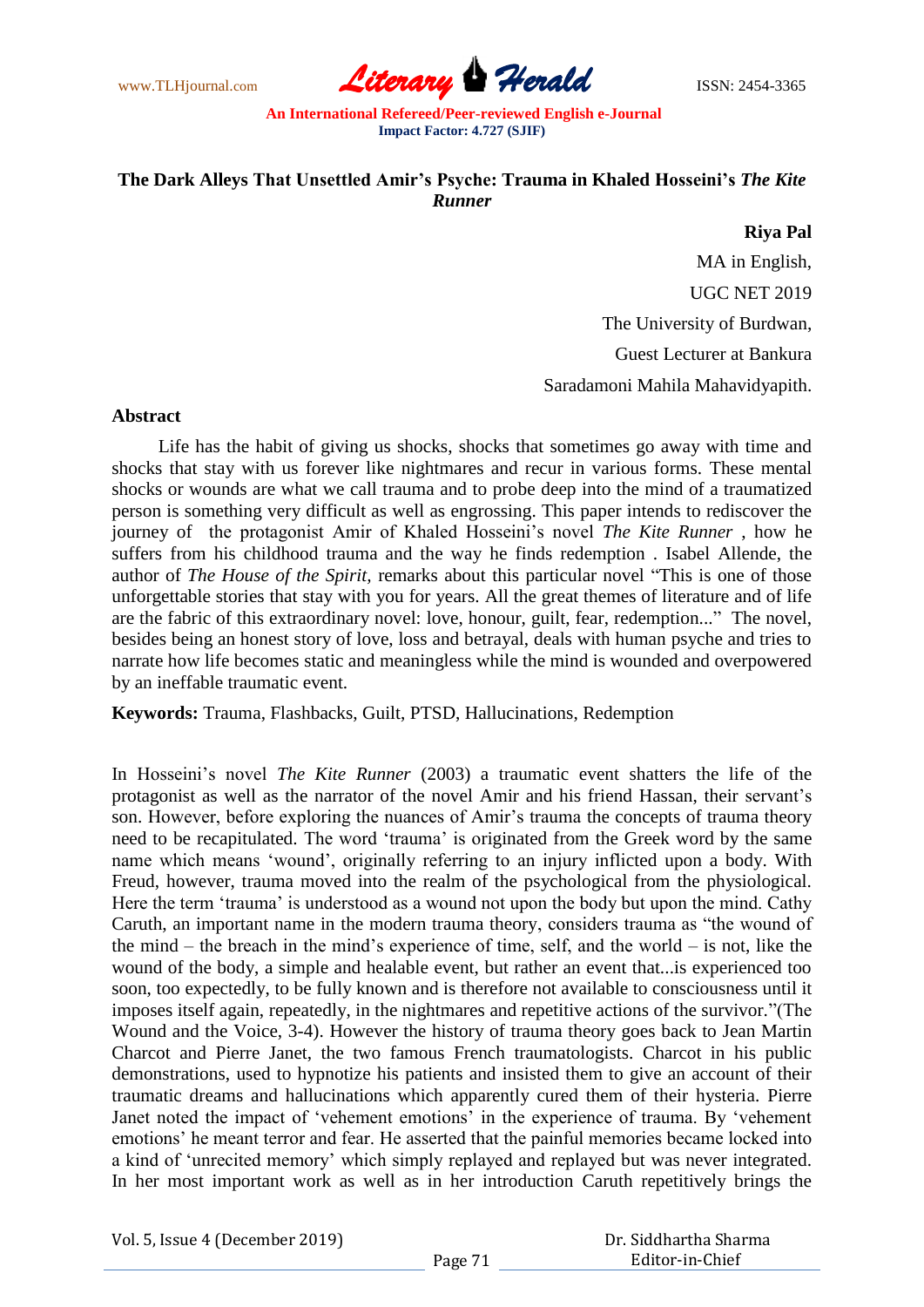

reference of Freud"s *Beyond the Pleasure Principle* (1920) in which he postulated that a 'death drive' works in opposition to the libidinal 'pleasure drive'. Thus Freud moved beyond the pleasure principle since it did not explain repetitive disturbing dreams in trauma patients and did not fit his theory that dreams are mediums of wish-fulfilment. Caruth has not given any clear definition of the term "trauma". And the impossibility of any clear definition of the term, for her, lies in how trauma cannot be defined by the traumatic event itself. The event may not be equally traumatic for all, or for some, may not be traumatic at all. Trauma lies in the reception of an event. She further argues that traumatic dreams and flashbacks are literal and non-symbolic. However, Caruth in her book *Unclaimed Experience: Trauma, Narrative and History* (1996) remarks:

> In its most general definition trauma describes an overwhelming experience of sudden or catastrophic events in which the response to the events occurs in the often delayed, uncontrolled repetitive appearance of hallucinations and other intrusive phenomena. (11)

In her introduction "The Wound and the Voice" she says that literature uses a language that can convey the gaps and silences hence does have the power to become a fit medium to examine accounts of trauma: "If Freud turns to literature to describe traumatic experience, it is because literature, like psychoanalysis, is interested in the complex relation between knowing and not knowing. And it is at the specific point at which knowing and not knowing intersect that the language and literature and the psychoanalytic theory of traumatic experience precisely meet."(Cathy, 2). Therefore, trauma is something very personal. Experiencing trauma does not necessarily mean that the person would develop Post Traumatic Stress Disorder (PTSD) but it makes a person more prone to such a disorder. Young children are especially vulnerable to trauma and should be psychologically examined after a traumatic event has occurred to ensure their emotional well-being. A traumatized person generally experiences an intense or overwhelming emotion while having disturbing thoughts or flashbacks of the traumatic event.

*The Kite Runner,* a heart-wrenching story of love and friendship, deals with trauma on multiple levels. All the above mentioned symptoms of trauma and post traumatic stress disorder (PTSD) are protuberant in this novel. Throughout the novel the trauma of the protagonist Amir and its aftermath are described in the novel. But the traumas, that Hassan and his son Sohrab face are more severe in nature and play a very crucial part in this novel. The story is narrated by Amir who is now a thirty eight years old successful writer and lives in San Francisco, USA. At the very beginning of the novel the protagonist-cum-narrator Amir recalls some events that he confronted in his childhood in the winter of 1975 which created a grown up Amir of today:

> I became what I am today at the age of twelve, on a frigid overcast day in the winter of 1975. I remember the precise moment, crouching behind a crumbling mud wall, peeking into the alley near frozen creek....it's wrong what they say about the past, I have learned about how you can bury it. Because the past claws its way out. Looking back now, I realize I have been peeking into that deserted alley for the last twenty six years. (*The Kite Runner*,2013, p.1)

Thus, from the very beginning of the novel it is clear that Amir is still haunted by the memory of that traumatic event. For the last twenty six years he has been "peeking through" that alley where he came to face some traumatic event which is not yet disclosed in the novel.

Vol. 5, Issue 4 (December 2019) Page 72 Dr. Siddhartha Sharma Editor-in-Chief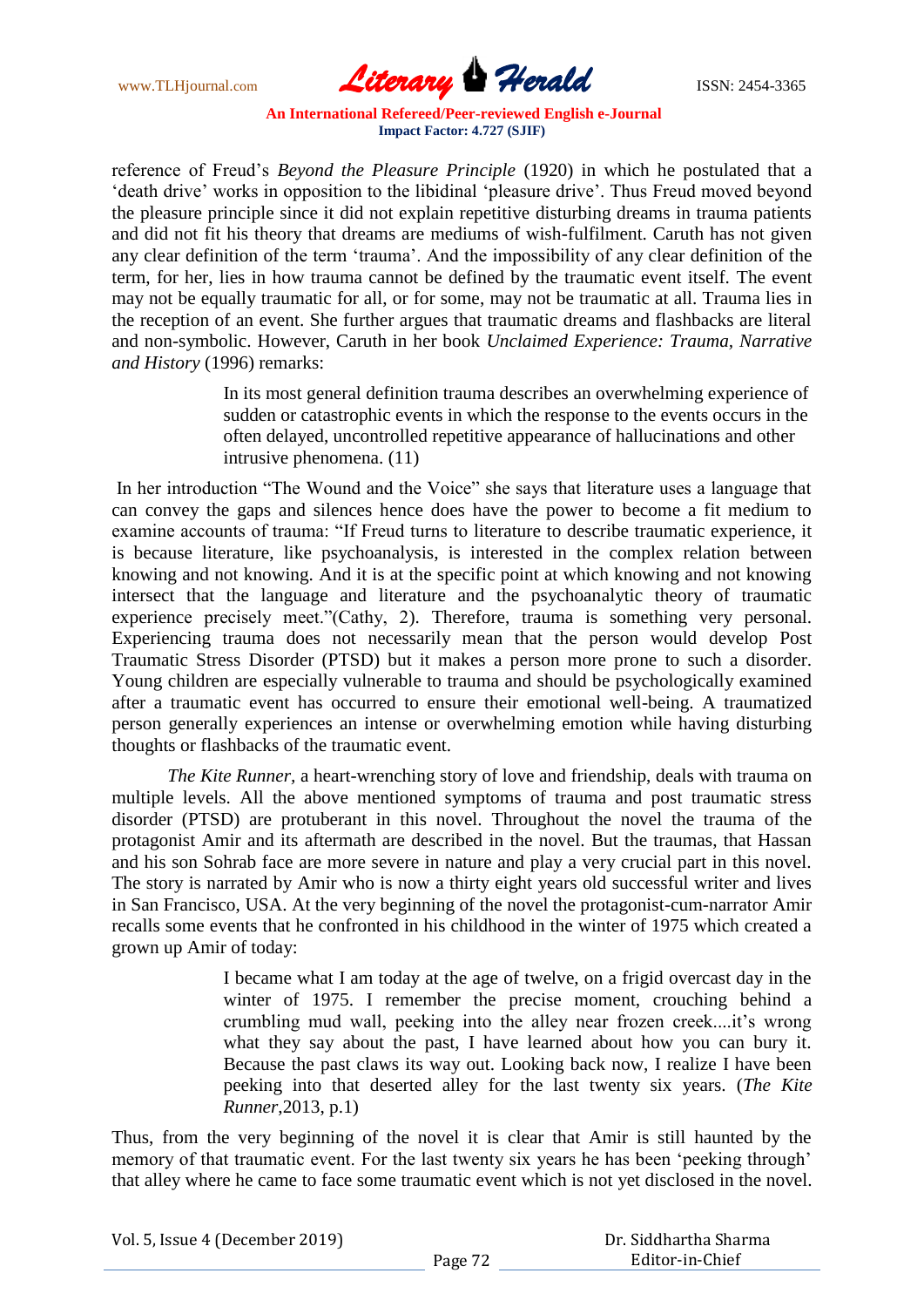www.TLHjournal.com **Literary Perald ISSN: 2454-3365** 

This is the most distinct characteristic of trauma  $-$  it's repetitive nature in the form of hallucination, flashbacks, dreams etc. and therefore it compels the victim to undergo the traumatic experience again and again. In this context another information is very important. In the very first chapter Amir says that Rahim Khan, his relative from Pakistan, calls him and asks him to go to him and hangs up the call by saying "There is a way to be good again." What does this 'good' signify? Has Amir committed something 'wrong' twenty six years ago? The story slowly reveals all those things as Amir, the narrator recounts those past days which he had spent in Kabul, Afghanistan.

Amir belongs to a wealthy, aristocratic family and is settled in peaceful, pre-Soviet Kabul. In a family where there is no motherly figure or feminine touch, Amir's only companion is Hassan, the son of their Hazara servant, Ali. These motherless boys are connected to each other from a very tender age :

> Hassan and I fed from the same breast...under the same roof we spoke our first words.

Mine was *Baba.*

His was *Amir*. My name. (10-11)

Though Amir and Hassan were good friends, Amir was a bit jealous of Hassan as his father used to like Hassan more. Amir's father was confused by Amir's hobbies and preferences. His father wanted him to be "manly" but Amir preferred studies more. He liked to read and write stories. His father failed to understand how could his son not like violent Afghan sports? Why could Amir not stand up for himself? On the other hand, his father found all these qualities within Hassan. That"s the reason a sort of jealousy was their within Amir but ultimately they were good friends.

 Everything changed on a winter evening in 1975. There was a massive kite flying tournament. And a twelve year old Amir was desperate to win the local kite flying tournament as he saw this as a way to finally win Baba"s love and his loyal friend Hassan promised to help him. But neither the boys could foresee what would happen to Hassan that afternoon, an event that is to shatter their lives. Amir witnessed the brutal rape of Hassan by a local bully Assef. All the time during this traumatic event Amir, hiding in the mouth of the alley "just watched. Paralysed" (69). He did nothing to help Hassan:

> I had one last chance to make a decision. One final opportunity who I was going to be. I could step into that alley, stand up for Hassan...and accept whatever would happen to me. Or I could run.

In the end, I ran. (72)

Amir, however, could never describe his mental state at that particular time in details because physical and mental paralysis accompany a traumatic experience almost always. When Amir finally met Hassan it was early evening and he thanked the fading light as he had least courage to face Hassan"s eyes:

> I was grateful for the early evening shadows that fell on Hassan"s face and conceal mine .I was glad I didn"t have to return his gaze. (73)

This protracted agony and the excruciating distress that a trauma victim has to undergo, leads to a desperate attempt to stop remembering or building a kind of resistance towards those memories. Amir also undergoes the same condition. After that day, he tries to

| Vol. 5, Issue 4 (December 2019) |         | Dr. Siddhartha Sharma |
|---------------------------------|---------|-----------------------|
|                                 | Page 73 | Editor-in-Chief       |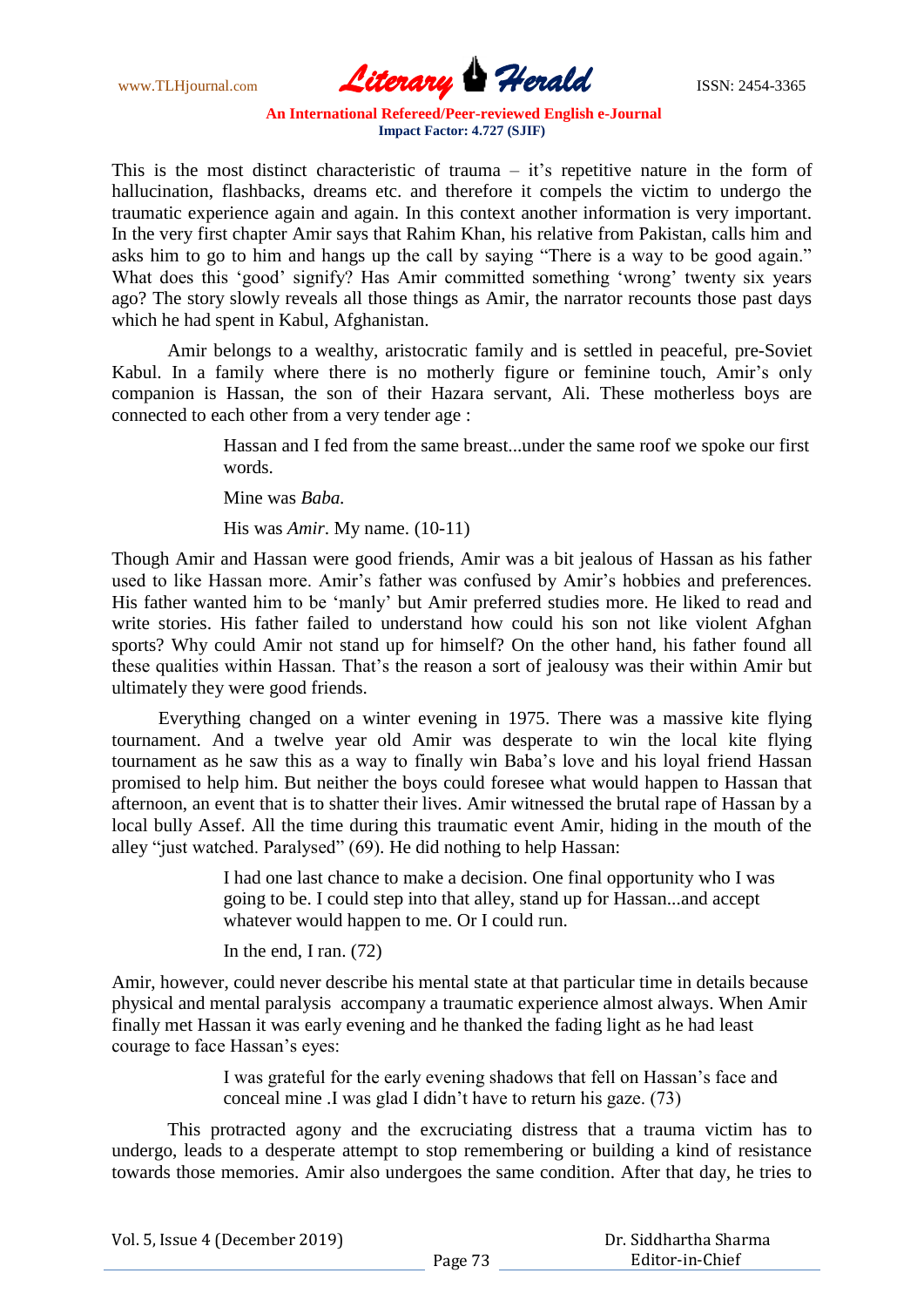

deal with his trauma by avoiding all contacts with Hassan – a trigger of his traumatic memories. He visits his uncle Homayoun's house with his father but he is far from forgetting it. Everyone was enjoying except Amir:

> I closed my eyes, turned my face to the sun. Little shapes formed behind my eyelids, merged, formed a single image: Hassan"s brown corduroy pants discarded on a pile of old bricks in the alley. (79)

So basically, Amir could not forget the event and the flashbacks repeatedly come to his mind. He was overwhelmed by a sudden burst of emotion that night and he wanted to tell everyone "I watched Hassan get rapped." But he could not. This is more venomous because had he been able to tell it somebody, the pain would have been less. The fact that Amir could not confess his guilt to anyone makes him more uncomfortable. He considered himself as the monster and that was the night he became an "insomaniac". Then Amir started to refuse Hassan"s every attempt to make their relationship normal. He started to believe that life would be easier and he would get rid of the tormenting memories if Hassan were not around. So he falsely accused Hassan as a thief and got Hassan and Ali out of their house. Amir was freed of the daily reminder of his cowardice and betrayal, but still lived in their shadow.

The two emotions which leave an astounding impact upon the children who live through traumatic events and develop post traumatic stress disorder are guilt and shame. Some of the symptoms of PTSD in children are problems with self-regulation, self-contempt, and interpersonal functioning as well as difficulty regulating emotions. Guilt and shame both result from the perceived violation of social norms and personal standards. Shame differs from guilt because it deals with failures that reflect on the core or ideal self. In other words shame affects the way that people see themselves in an extremely negative way. They feel angry and disgust with themselves. The trauma survivors who feel shame and blame themselves usually see no way to repair a deeply negative self-image. Sexual, physical and emotional abuse appears to be particularly shaming to children. But children who witness traumatic events can also develop a sense of shame. Children usually feel guilty after living through a traumatic event for not being able to act due to fear, for having hidden instead of helping, for being unable to defence etc. In Hosseini"s *The Kite Runner*, the protagonist Amir shows all these signs of PTSD. The guilt and shame he felt for not being able to stand for his friend Hassan, actually rose from his trauma. He felt guilty for not assisting Hassan in the alley:

> I opened my mouth, almost said nothing. Almost. The rest of my life might have turned out differently if I had. But I didn"t. I just watched. Paralyzed. (69)

He felt responsible for what happened to Hassan:

School gave me an excuse to stay in my room for long hours. And, for a while it took my mind off what happened that winter, what I had let happen. (85)

He was angry upon himself and considered himself a bad person. Even a grown up Amir cannot get away from these feelings and throughout his life he seeks redemption. Even in America he never could forget the event or forgive himself for what he did. Amir and his wife Soraya have no child and this he thinks as the punishment of his sin he committed some twenty six years back. He starts to heal only when Rahim Khan shows him " The way to be good again"(1).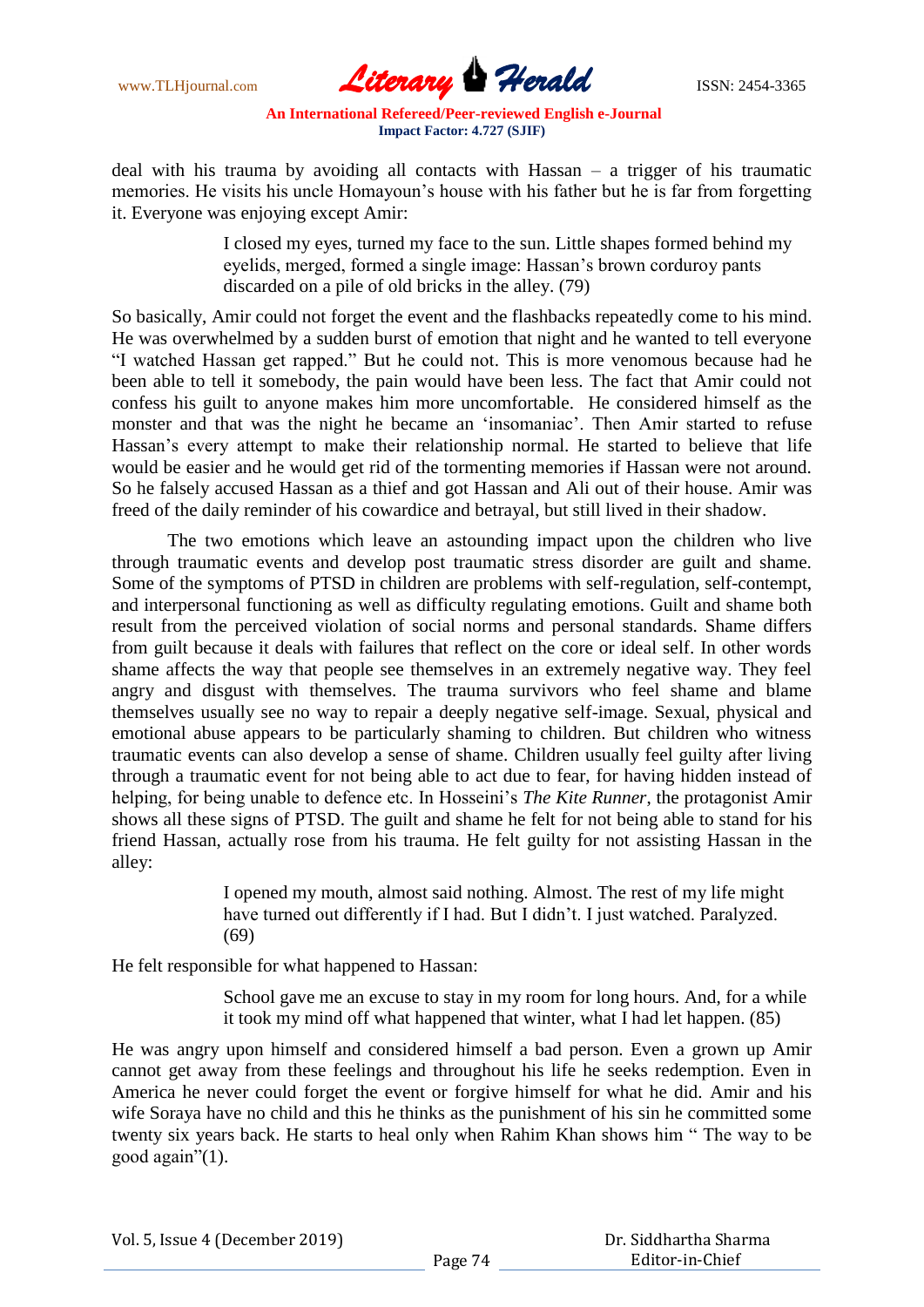www.TLHjournal.com **Literary Herald ISSN: 2454-3365** 

Twenty six years later Amir returns in order to seek redemption. He meets a dying Rahim Khan and gets the shocking news that Hassan is his half brother. He also gets the information of Hassan"s death in the hands of the Talibans. Rahim Khan also reveals that he knows everything what happened to Hassan on that day of kite flying and he shows Amir a way following which he can lessen his sense of guilt and find redemption. Rahim Khan requests Amir to save and bring Hassan"s son, Sohrab, back who is supposed to be kept in an orphanage in Kabul. Amir revisits Kabul, Afghanistan and reaches that orphanage but does not find Sohrab there. There he gets the news that Sohrab is taken by a Taliban leader. However, he finds Sohrab and to his surprise he finds that it is Assef, the leader who uses Sohrab as a male prostitute and sexually abuses the boy. Assef says he wants to settle some unfinished business. He beats Amir with brush knuckles, breaking Amir"s ribs and splitting his lip. Sohrab threatens Assef with his slingshot and when Assef lungs at him, Sohrab shoots him in the eye, allowing Amir and himself to escape. Thus Amir has to revisit the past. The scene is history repeating itself, this time with Amir not running away from the victim of rape, like he did with his friend Hassan. Amir takes a step further by admitting his sins and accepting responsibility. He asks Sohrab to live in USA with him. Thus the pain of the trauma Amir has been going through reduces a bit. His guilt is lessened as he now stands for Sohrab. Amir is able to find a sort of relief. Moreover, by sharing one"s memory with some sympathetic listener, a person can recover himself or herself from trauma. Amir finally reaches this stage, when he tells Soraya, his wife, everything over phone from Pakistan:

> I had pictured this moment so many times, dreaded it, but as I spoke, I felt something lifting of my chest. (298)

Apart from the protagonist Amir, mention should be made of Sohrab who has gone through severe traumatic experiences. Hassan also has undergone trauma but in this novel his condition is not clearly explained. On the other hand, whatever is mentioned about Sohrab, we can clearly see how dangerous a traumatic experience can be. Sohrab has been sexually abused by Assef. Amir returns to Pakistan with Sohrab and they stay in a hotel. We can see here how Sohrab also shows the signs of suffering from PTSD. When Amir and Sohrab visit the Shah Faisal Mosque, he says:

> I miss my father and mother too...but sometimes I am glad they are not...they are not here anymore...because I don"t want them to see me...I am so dirty...I am so dirty and full of sin. (293)

He tells Amir that he does not want to go to an orphanage again. But when some problems occur regarding the adoption of Sohrab by Amir, the latter tells him that he may have to go back to an orphanage for a while. Hearing this Sohrab bursts into an overwhelming cry and what he did that night that is something very natural with a traumatized little boy. Sohrab attempts to kill himself. However, he lives but he stops speaking entirely. Even after Amir brings him to California, Sohrab remains withdrawn. As the narrator Amir says:

> Sohrab's silence wasn't the self-imposed silence of those with convictions, of protesters who seek to speak their cause by not speaking at all. It was the silence of one who has taken cover in a dark place, curled up all the edges and tucked them under. (331)

The novel, however, ends with Amir running behind a kite for Hassan"s son "with the wind blowing in my face, and a smile as wise as the valley of Panjsher on my lips."(340) Amir finally succeeds to make peace with his past and learns to live with it. But for Sohrab, it must

| Vol. 5, Issue 4 (December 2019) |  |
|---------------------------------|--|
|---------------------------------|--|

 Dr. Siddhartha Sharma Editor-in-Chief